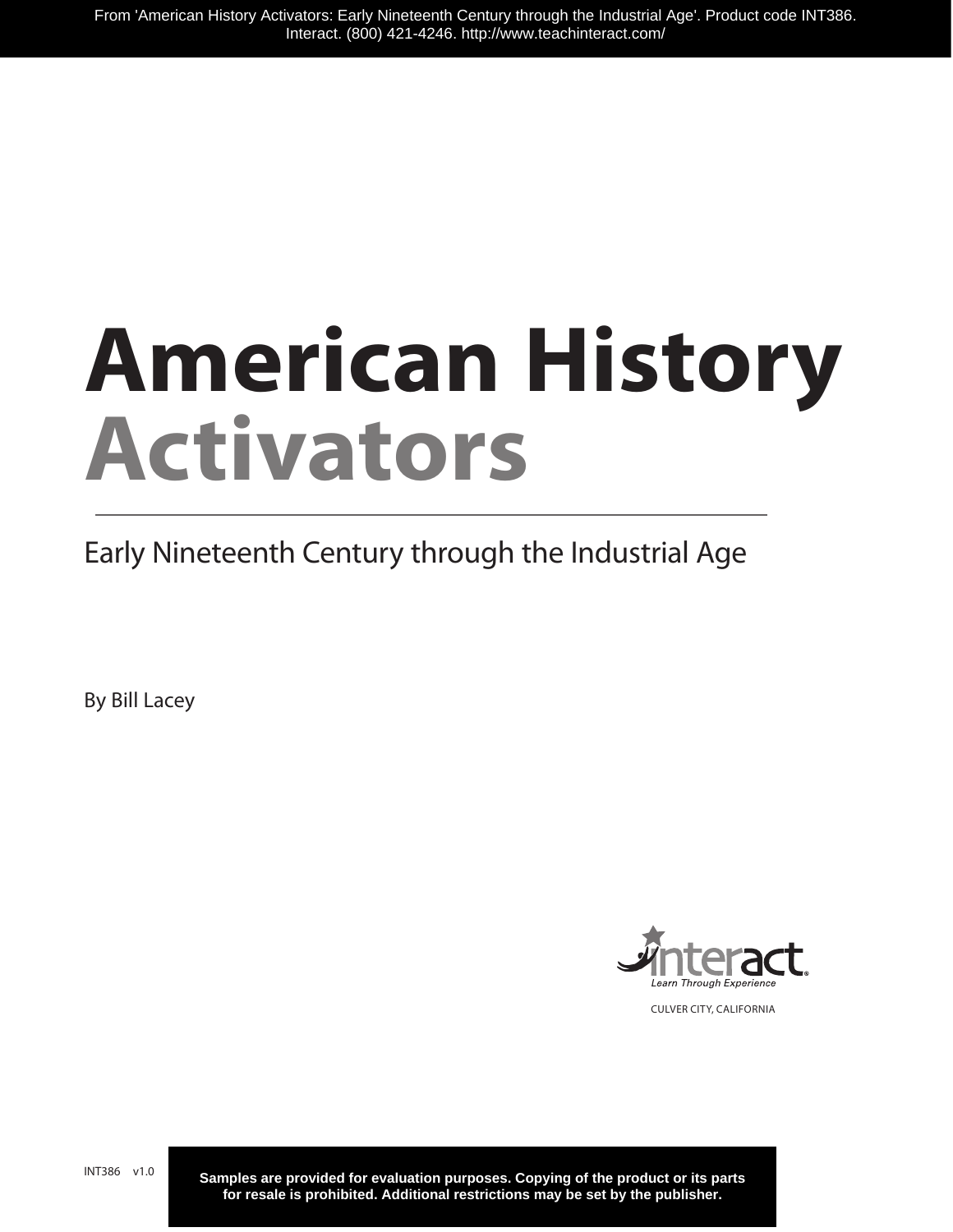From 'American History Activators: Early Nineteenth Century through the Industrial Age'. Product code INT386. Interact. (800) 421-4246. http://www.teachinteract.com/

# Welcome to American History Activators

Early Nineteenth Century through the Industrial Age

Immerse students in living history as you introduce eight major milestones in American history. Whether used as lead-ins to upcoming lessons or as wrap-up activities, these mini-simulations provide your students with experiences that will shape their historical perceptions and positively enhance their understanding of past, current, and future events. Each of the eight units is brief, requires little preparation, and includes a ready-to-use lesson, background essay, narration, and postscript. Each unit concludes with a corresponding Common Core–based historical investigation activity, which utilizes students' historical thinking skills and provides a driving question with primary and secondary sources for analysis.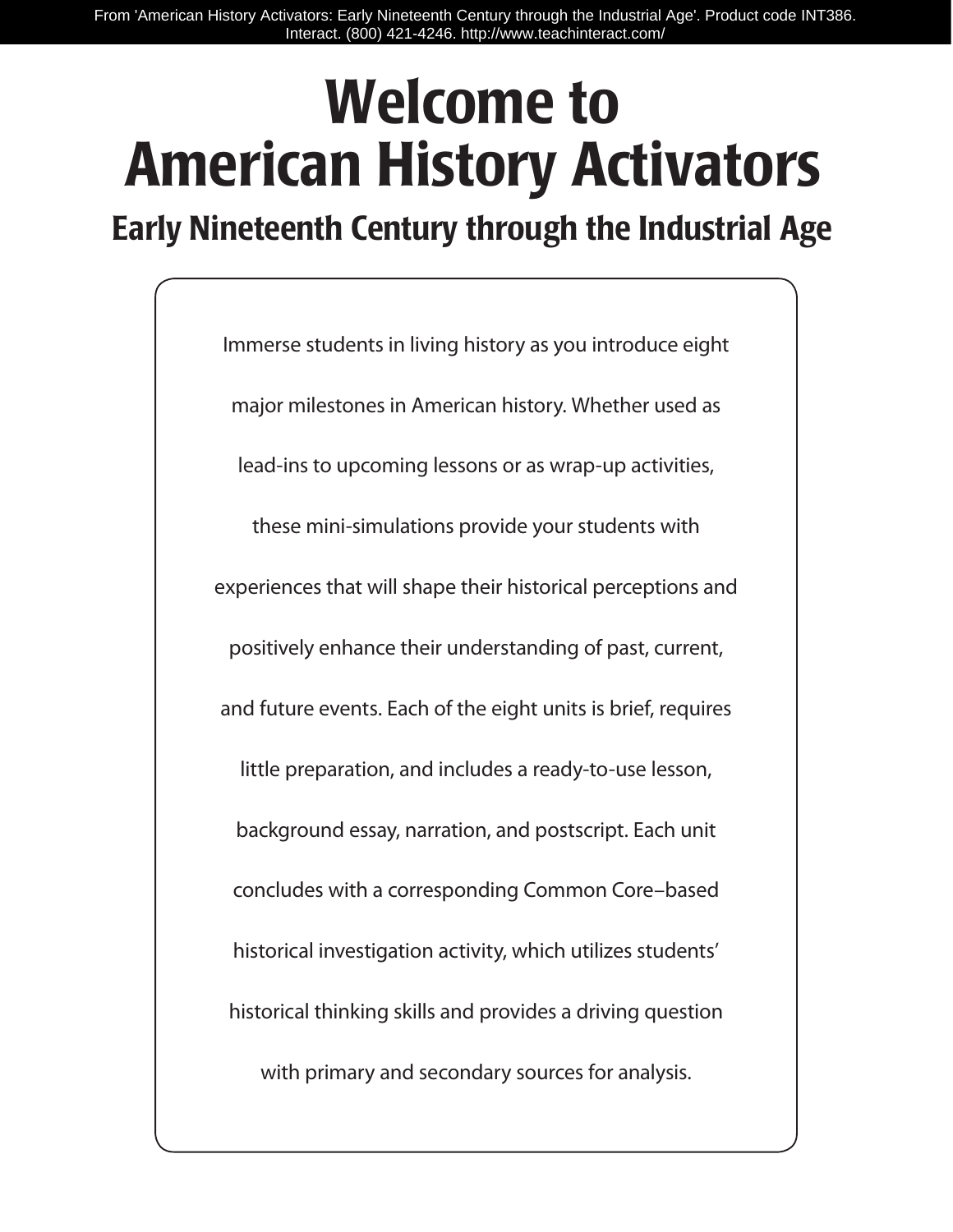## • Contents •

| Eli Whitney's Armory: 1808 |  |
|----------------------------|--|
|                            |  |
| <b>Reproducibles</b>       |  |
|                            |  |
|                            |  |
|                            |  |
|                            |  |
|                            |  |
|                            |  |
|                            |  |
|                            |  |
| The War of 1812            |  |
|                            |  |
| <b>Reproducibles</b>       |  |
|                            |  |
|                            |  |
|                            |  |
|                            |  |
|                            |  |
|                            |  |
|                            |  |
|                            |  |
|                            |  |
|                            |  |
|                            |  |

## **Mountain Men Rendezvous: 1837**

| <b>Reproducibles</b> |  |
|----------------------|--|
|                      |  |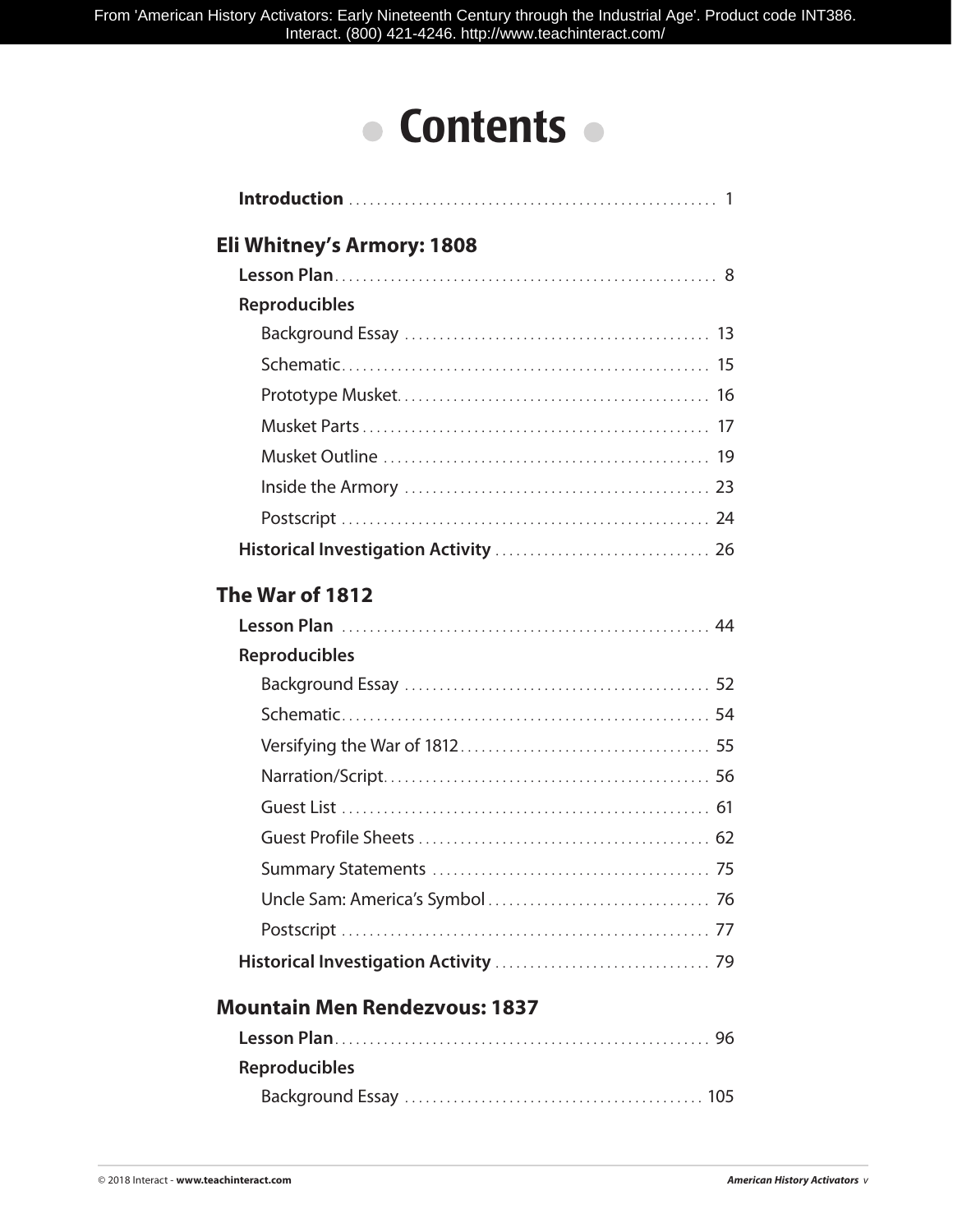## **Contents**

## **Slave Auction: 1854**

| <b>Reproducibles</b> |
|----------------------|
|                      |
|                      |
|                      |
|                      |
|                      |
|                      |
|                      |
|                      |
|                      |
|                      |

## **Cattle Drive: 1870s**

| <b>Reproducibles</b> |  |
|----------------------|--|
|                      |  |
|                      |  |
|                      |  |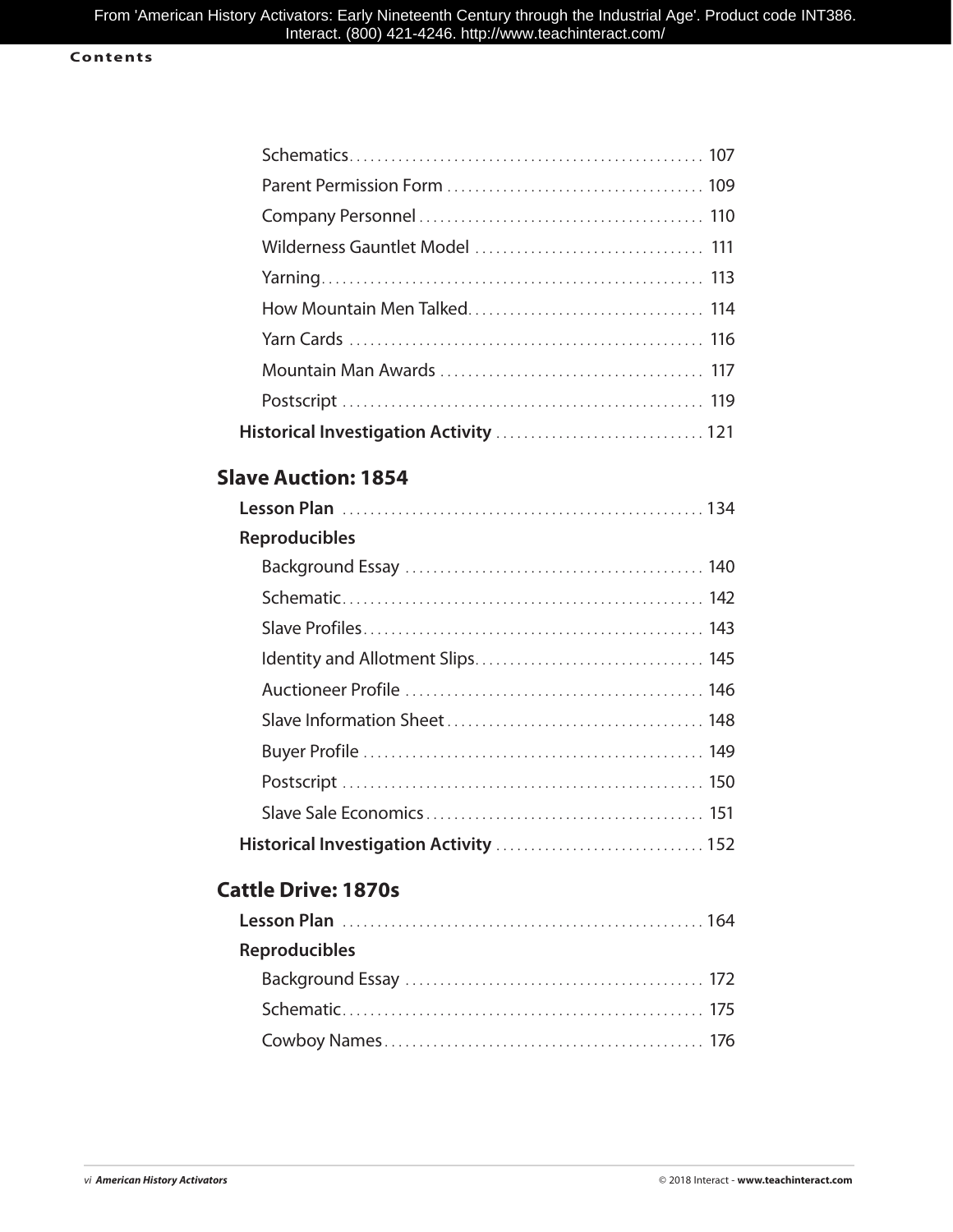| Cattle Company Register and Profit Sheet 178 |  |
|----------------------------------------------|--|
|                                              |  |
|                                              |  |
|                                              |  |
|                                              |  |
| Historical Investigation Activity  184       |  |

## **Sodbusting in Kansas: 1882–1892**

| <b>Reproducibles</b> |  |
|----------------------|--|
|                      |  |
|                      |  |
|                      |  |
|                      |  |
|                      |  |
|                      |  |
|                      |  |
|                      |  |
|                      |  |

## **Rough Rider Interviews: 1898**

| <b>Reproducibles</b>                              |  |
|---------------------------------------------------|--|
|                                                   |  |
|                                                   |  |
|                                                   |  |
| Application for First U.S. Voluntary Cavalry  254 |  |
| President McKinley's Speech to Candidates  255    |  |
|                                                   |  |
|                                                   |  |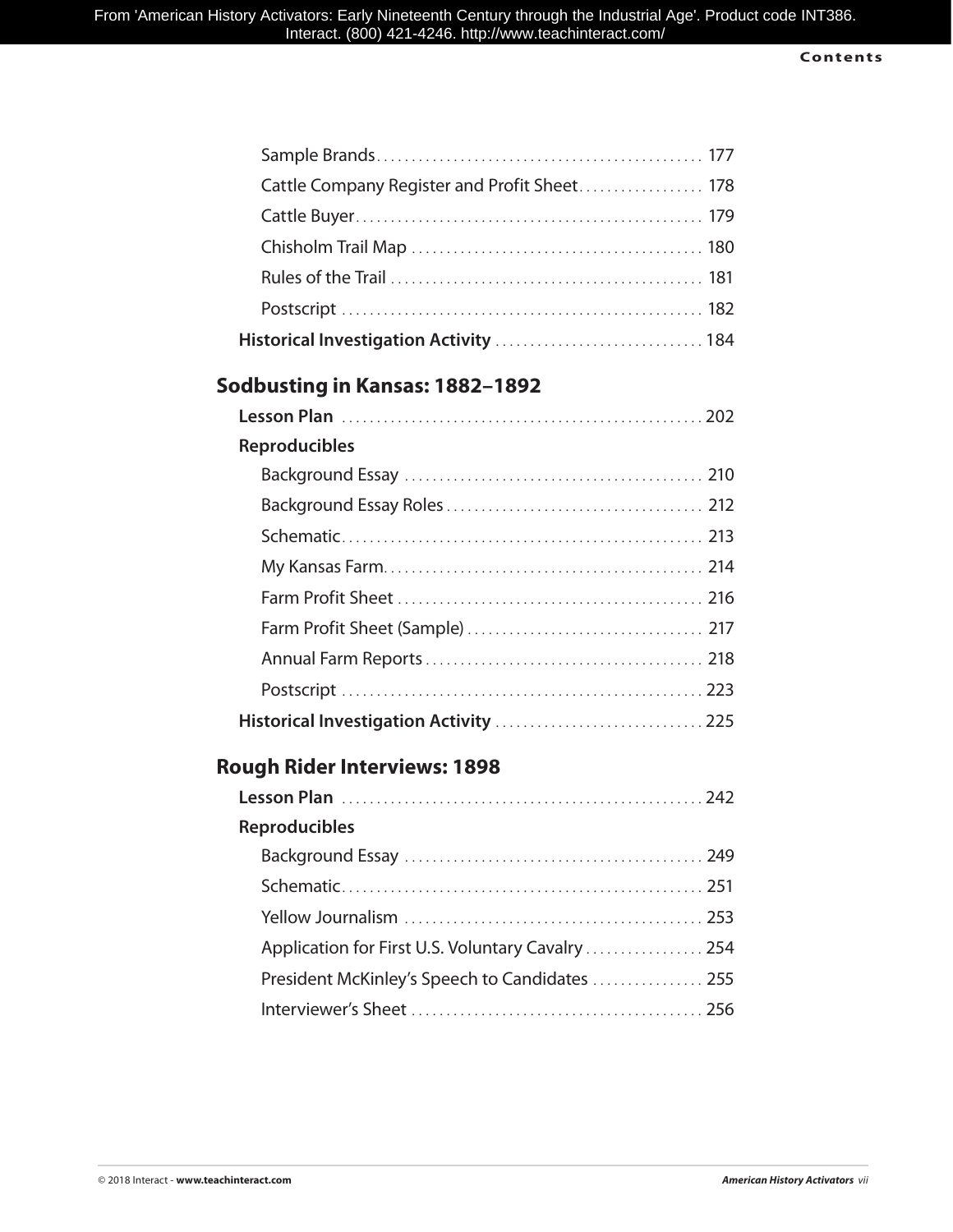## **Contents**

| Roosevelt's Speech to His Rough Riders  259 |  |
|---------------------------------------------|--|
|                                             |  |
|                                             |  |
| Icons of Industry: 1906                     |  |
|                                             |  |
| <b>Reproducibles</b>                        |  |
|                                             |  |
|                                             |  |
|                                             |  |
|                                             |  |
|                                             |  |
|                                             |  |
|                                             |  |
|                                             |  |
|                                             |  |
|                                             |  |
|                                             |  |
|                                             |  |
|                                             |  |
|                                             |  |
|                                             |  |
|                                             |  |
|                                             |  |
| Historical Investigation Activity  323      |  |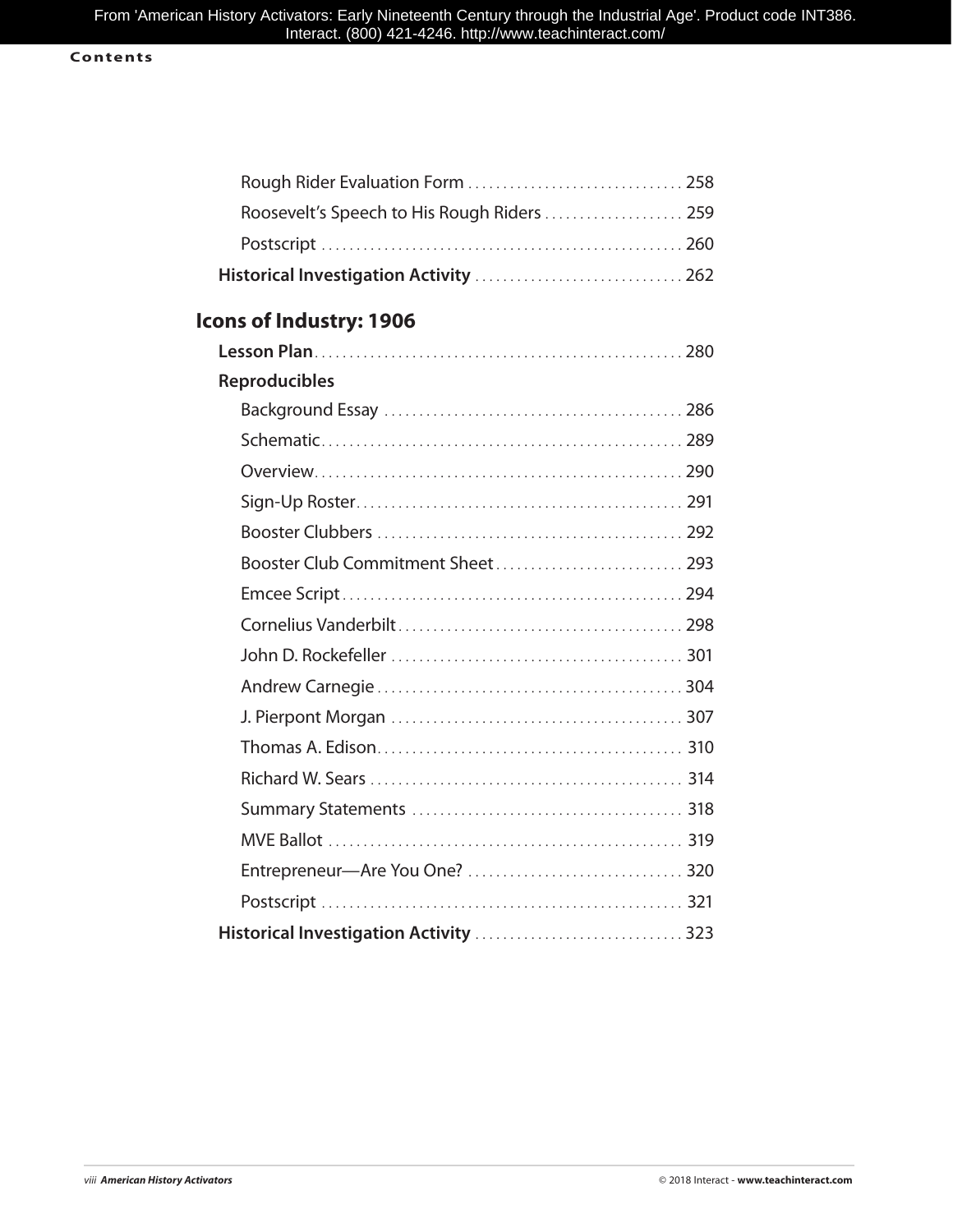## **Introduction**

## *Purpose*

These simple-to-use Activators supplement your U.S. History classes and immerse your students in "living history" situations. Students get up from their desks, move around in different classroom configurations, and find themselves drawn into history that becomes compellingly real. For a variety of reasons, students seem to function better and learn more when actively engaged. American History Activators provide brief, clever, and exciting experiences for your students.

## *What Are Activators?*

Activators possess three common elements, which embody a philosophical foundation.

- 1. Activators are simple and brief and require little background reading or preparation. Most Activators take one to two class periods.
- 2. Duplication requirements are minimal. Brief essays read and visual schematics displayed can provide all the background information students need.
- 3. Activators involve most, if not all, of your students, even those of limited English fluency.

## *Special Lessons*

American History Activators provide experiences that shape students' historical perceptions and positively enhance their understanding of past, current, and future events. As you introduce the units to your students, help them to understand that we re-create history because doing so has an inherent value.

- **Be Prepared.** Be sure to read the **Setup**, **Directions**, and **Lesson Plan** options thoroughly before introducing the Activator to your students. Enlist students' help in setting the scene within the classroom.
- **Reinforce Student Response.** During the action of an Activator, your students are involved in issues and events. When students make personal comments, either in class or during the **Debriefing**, praise them for their astute remarks. Your reinforcement of their experiences emphasizes for all students that history is real because it touches them. Above all, express your pleasure that students are so involved.



*Teaching tip* Every student

in your class will be standing, walking, marching, crawling, lying down, negotiating, plotting, and perhaps even "flying" as participants at crucial turning points in the development of our country.



## *Teaching tip* An Activator provides

memorable experiences that your students will retain long after other school events fade.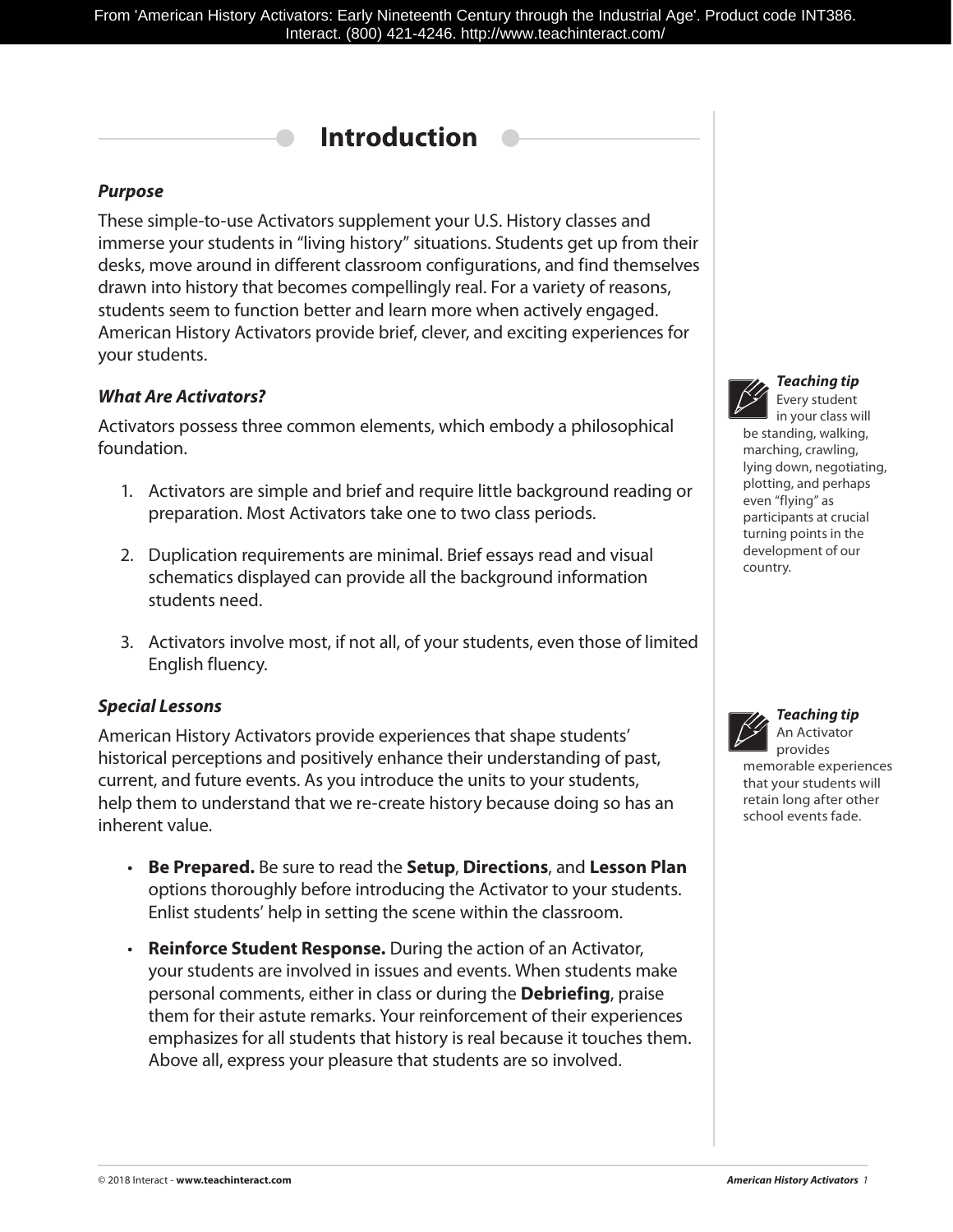## *Activating History*

Lessons in the traditional social studies classroom embody mainly visual and auditory learning. However, many students learn more effectively in kinesthetic situations. Activators emphasize the use of body movement, or the kinesthetic learning style often seen in skilled athletes, dancers, and actors. Perhaps students respond so positively and energetically to classes in physical education, shop, art, or home economics, not to mention extracurricular activities, because they can move around and socialize as they learn. Kinesthetic learning can be underutilized in social studies, yet this form of active learning generates highly effective and often indelible lessons.

## *Ability Levels*

Activators are appropriate to use for various grade and ability levels and appeal to a wide variety of student learning styles. Activators follow the thesis: "Keep it simple and get kids up and moving."

**Gifted Students.** Most gifted students love to play roles. They will probably ad lib dialogue with great success. Some gifted students are natural directors.

**Drama Students.** Tap your drama students to play the pivotal roles. Allow them time to rehearse, and document the performance by filming it.

**Middle School Students.** Spend some time before and after the action of the Activator explaining the whys of the event dramatized. Also, it is suggested that you tap your best and brightest to perform the key roles.

**Lower Ability and Limited English Students.** These two groups of students appreciate and respond well to the kinesthetic learning of Activators. Rehearse two or more times. Do not proceed with the action of the Activator until everyone knows exactly what will occur and when.

## *Grouping Students*

Activators promote the concept of "students as workers and teachers as managers and facilitators." Activators allow students to participate in their learning in ways that are often unfamiliar to them. Consider the following when planning the action of an Activator:

- **Student Directors.** You may select four or five student directors early in the school year to rotate responsibilities for a series of Activators. Allow each director three or four days to prepare for his or her Activator. Meet with the cadre before and after the action of the first Activator. Review your standards and expectations for the Activators. Grant enough latitude so they may apply their talents—and their time—fully.
- **Small Group Responsibility.** Divide your students into six groups of five or six. Put each group in charge of an Activator scheduled during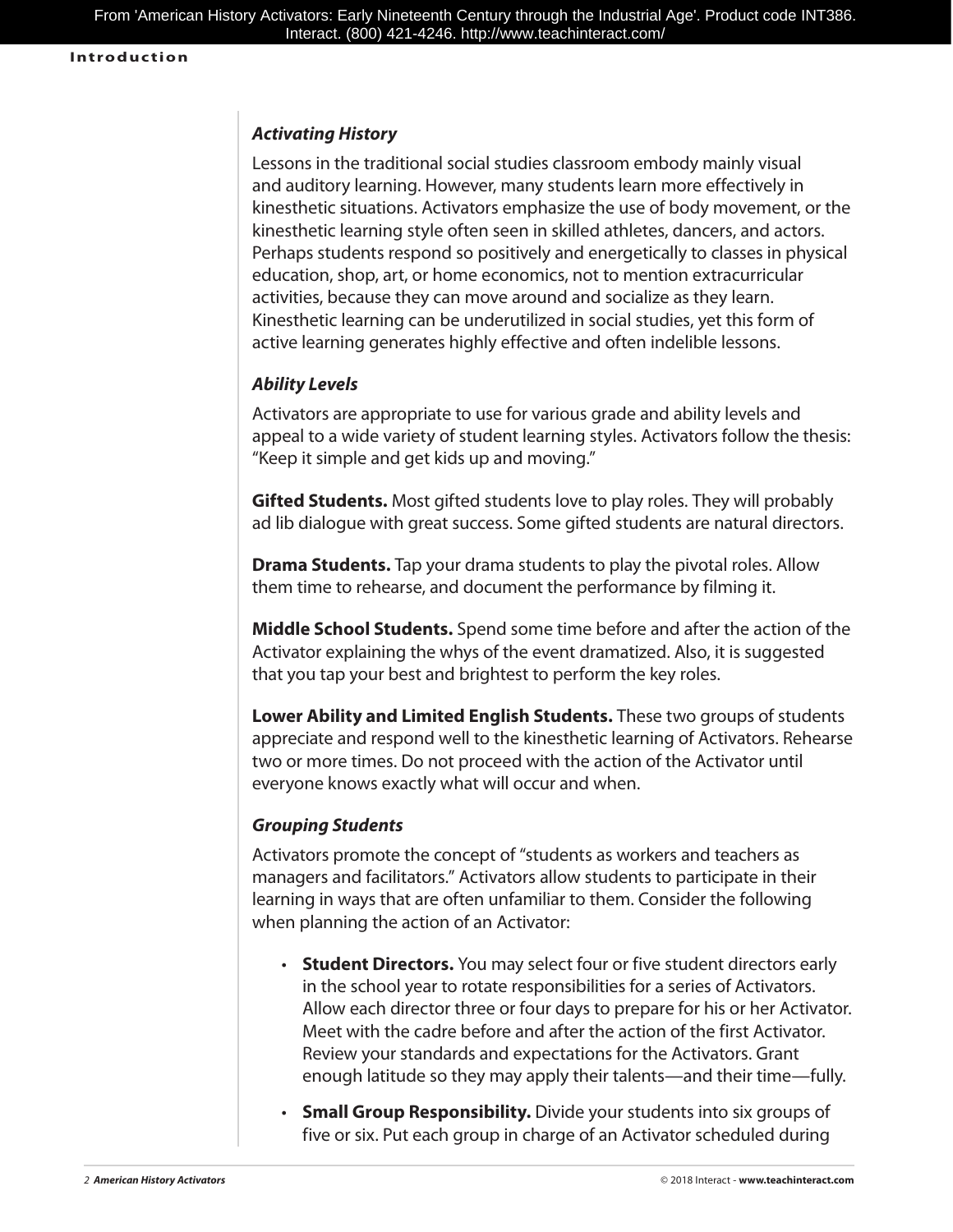### **Introduction**

the academic year. Allow each group three or four days to prepare for their Activator. Meet with the class before and after the action of the first Activator. Review your standards and expectations for the Activators. Select, or allow each group to select, the director.

## *Time Allotment*

Activators vary somewhat in length—from one to two or more class periods, depending on the extent of your preparations and **Debriefing**. Other variables include class ability, grade level, the Activator itself, which **Lesson Plan** option you choose to use, and time for rehearsals. Whatever you decide, Activator lessons are worth the time spent and pay dividends later.

## *Room Arrangement*

Most Activators require that you move your classroom furniture around to accommodate the action. Experience proves that changing the room's configuration offers students a fresh perspective and provides a welcome change to the daily routine. If you are a teacher who uses cooperative learning teams, your students are probably veteran furniture movers. Project the provided **Schematic** as a guide, and have students quickly move the desks, tables, and chairs.

## *Teaching Options*

Most Activators include two or more options for how to conduct each **Lesson Plan**. Study the options carefully, and decide which one or combination will work best with your students, time constraints, classroom configuration, and administrative support.

## *Debriefing*

A debriefing discussion of the action of the Activator is crucial to help students place the Activator lesson in the context of your course content and to ensure that they grasp the relevance of their experiences. Each Activator includes short and long debriefing suggestions. Study these options carefully and select one or more that reinforce your teaching objectives, or develop your own debriefing topics.

- Consider dividing your class into cooperative learning groups to sort out the debriefing points you decide are appropriate. Take into account individual ability, gender balance, maturity, and ethnic diversity in setting up these groups.
- For closure to the Activator lesson, an essay encompassing the event would be appropriate.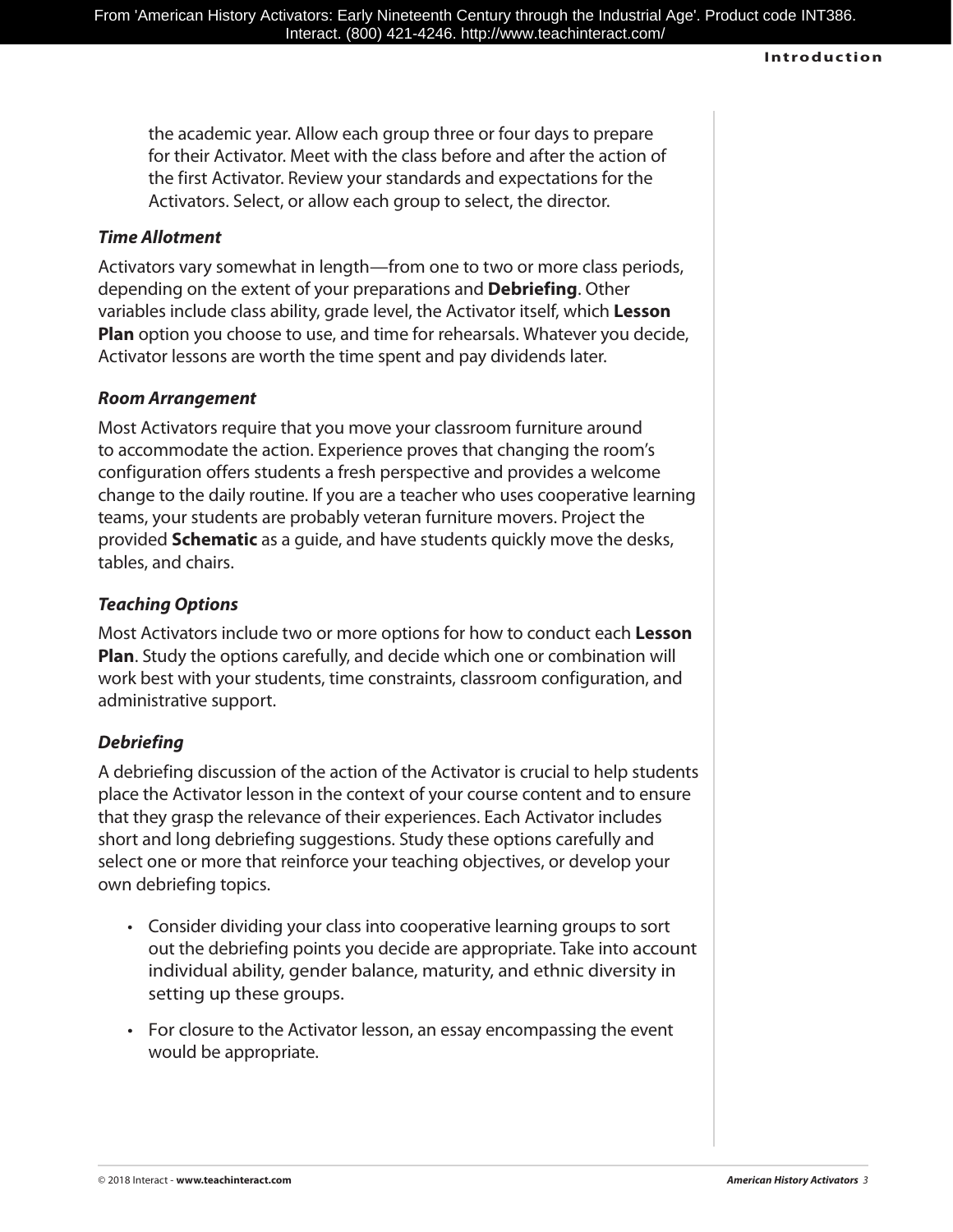

## **Overview**

Few would deny that gunpowder, the printing press, the airplane, television, personal computers, and smart phones, among many other inventions, changed history and our lives. Two other transformative inventions—at least for the United States—were the cotton gin and the development of interchangeable parts, both of which are attributed to American gadgeteer Eli Whitney, a Yale-educated Yankee who helped launch the early Industrial Revolution in the United States.

It is now 1808 and panic and stress have hit Whitney's armory in New Haven, Connecticut. According to his ambitious contract with the U.S. Army, signed years before, Whitney's armory must mass-produce ten thousand muskets, but, unfortunately, production is way behind schedule.

Whitney is depending on your students to fulfill his government contract by working feverishly on the line in his armory-factory to assemble these muskets using mass-produced identical parts. Under the watchful eye of armory management, your student "mechanics" will have to work hard and fast to please the "boss" with superior muskets at the end of the assembly line.

## **Setup**

- 1. **Duplication**
	- **Background Essay**—*class set*
	- **Postscript**—*class set*
	- **Inside the Armory**—*one copy* to read aloud
	- **Prototype Musket**—*20 copies* to distribute along both assembly lines so workers can view the completed musket
	- **Musket Outline**—*about 30–40 of each page* (15–20 for each line to "assemble"). Suggestion: Find used paper and print these on the blank side.
	- **Musket Parts**—*10 copies of each page* distributed along both assembly lines so workers can memorize their individual drawing tasks.
- 2. **Schematic, costumes, props:** Carefully scrutinize the **Schematic** page and note that it calls for a different configuration of desks—essentially two lines of workers with room for supervisors to go up and down the lines to cheer their teams on. No costumes or props are necessary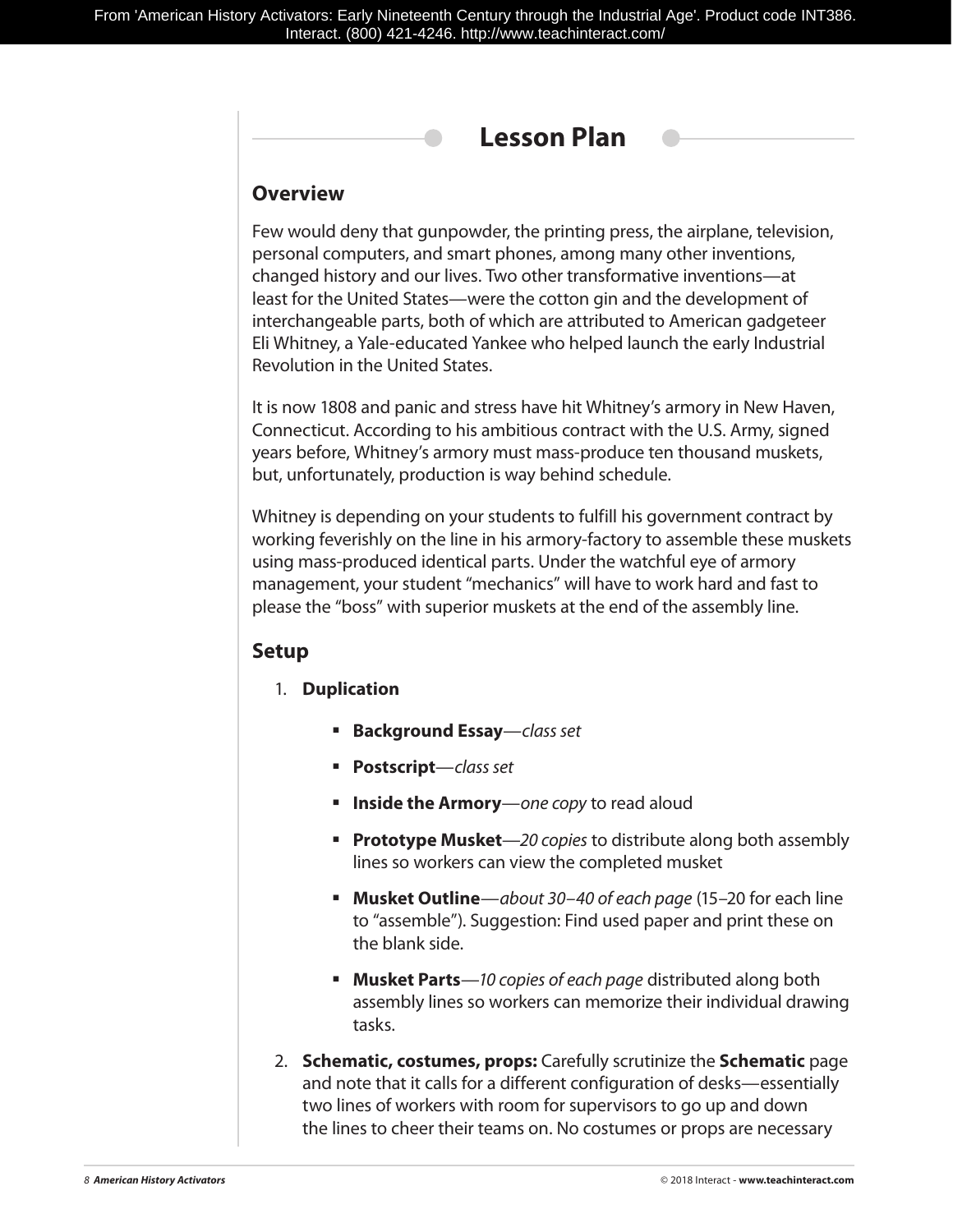unless you want to display some signs, placards, or banners (e.g., WHITNEY'S ARMORY).

## 3. **Roles**

- a. There are only armory workers and a few supervisors along the assembly line in this Activator. This activity accommodates mainstreamed and special needs students since it requires small, easy, repetitive tasks. Therefore, any of your students can be a supervisor or worker.
- b. This Activator might benefit from assembly-line competition.
- c. The supervisors, as a flourish, might walk up and down their lines with clipboards and stopwatches (even though the latter had not been invented yet).

## **Directions**

- 1. Either hand out the **Background Essay** as homework the day before class or pass it out now. If you have assigned it as homework, conduct an informal discussion of the main points. If you are passing it out now, have students read it silently before prompting the discussion.
- 2. Rearrange the room according to the **Schematic** if you are implementing **Option A**. **Option B** requires one long assembly line.
- 3. Select those students who will act as supervisors and quality checkers. Give them a day to find clipboards and stopwatches.

You have at least two different ways you can conduct this Activator:

## **Option A**

- 1. Establish two competing assembly lines.
- 2. Display the **Prototype Musket** page to further explain the activity.
- 3. Point out the responsibilities of each worker and the supervisors. The idea is to produce as many muskets as possible, using the divisionof-labor and interchangeability-of-parts concepts in an assembly-line format. Students will draw/trace only their specific musket part over and over—one single step each—until the muskets are completed at the end of the line.
- 4. Have students sit along the assembly line with several **Prototype Musket** sheets distributed along the line to help students focus on their tasks.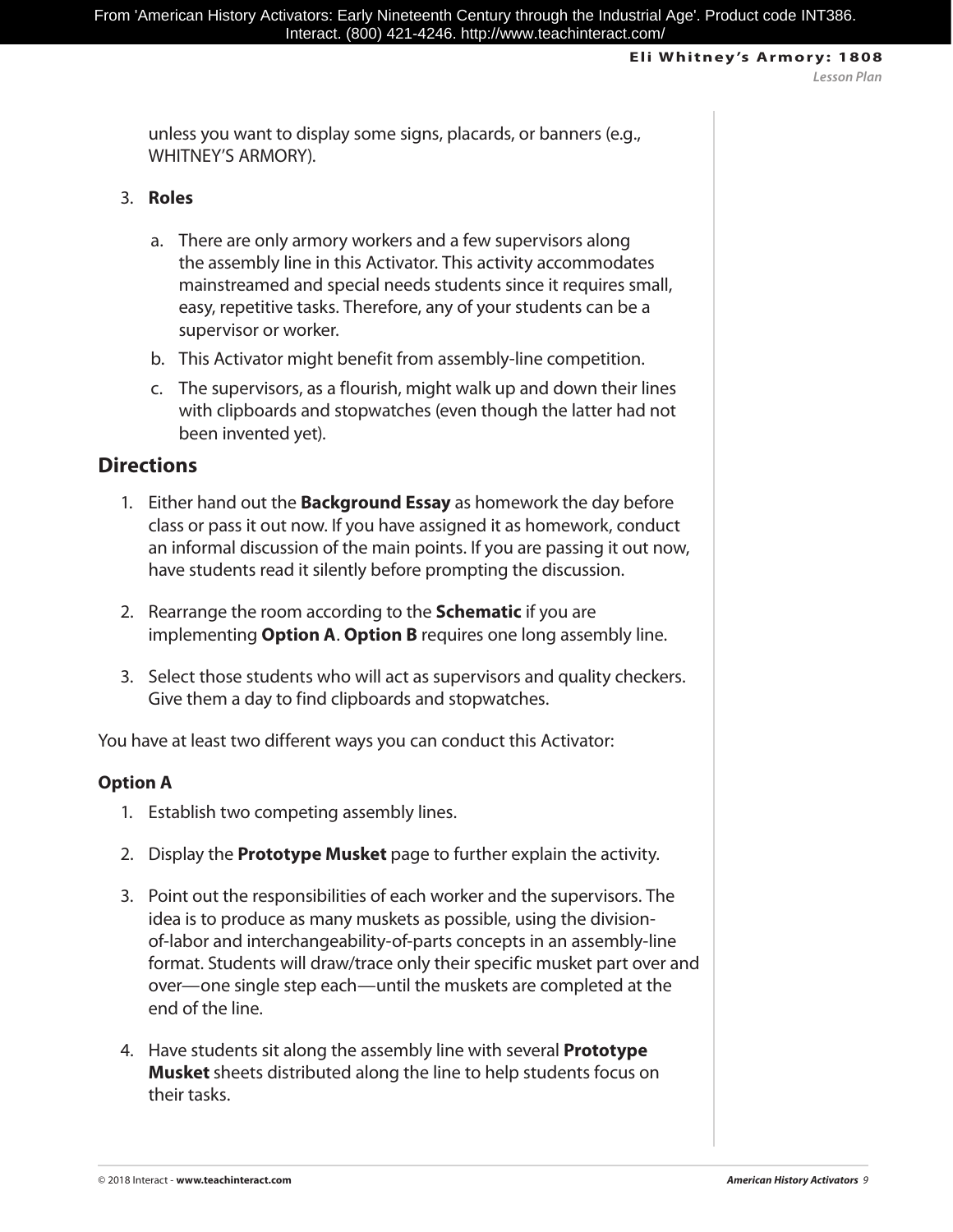From 'American History Activators: Early Nineteenth Century through the Industrial Age'. Product code INT386. Interact. (800) 421-4246. http://www.teachinteract.com/

**Handout Eli Whitney 's Armor y: 1808**

## Schematic



## **Suggestions**

- It is suggested that the teacher make a prototype musket and put it on a cardboard backing.
- This schematic is for **Option A**—two separate assembly lines. Adjust for **Option B**.
- Speed up/slow down lines to achieve goals.
- Put prototype pages along the lines.
- Run activity for 10–15 minutes, checking for quality control two or three times.
- Adjust worker tasks as needed.
- #17 should "clean up" sloppy work from #1–16 and print the words NEW HAVEN on the bottom half of the lock (firing mechanism).

## **Characters needed**

- 2–3 supervisors
- 2 quality control workers (can be supervisors)
- 15–32 workers-armorers
- Eli Whitney